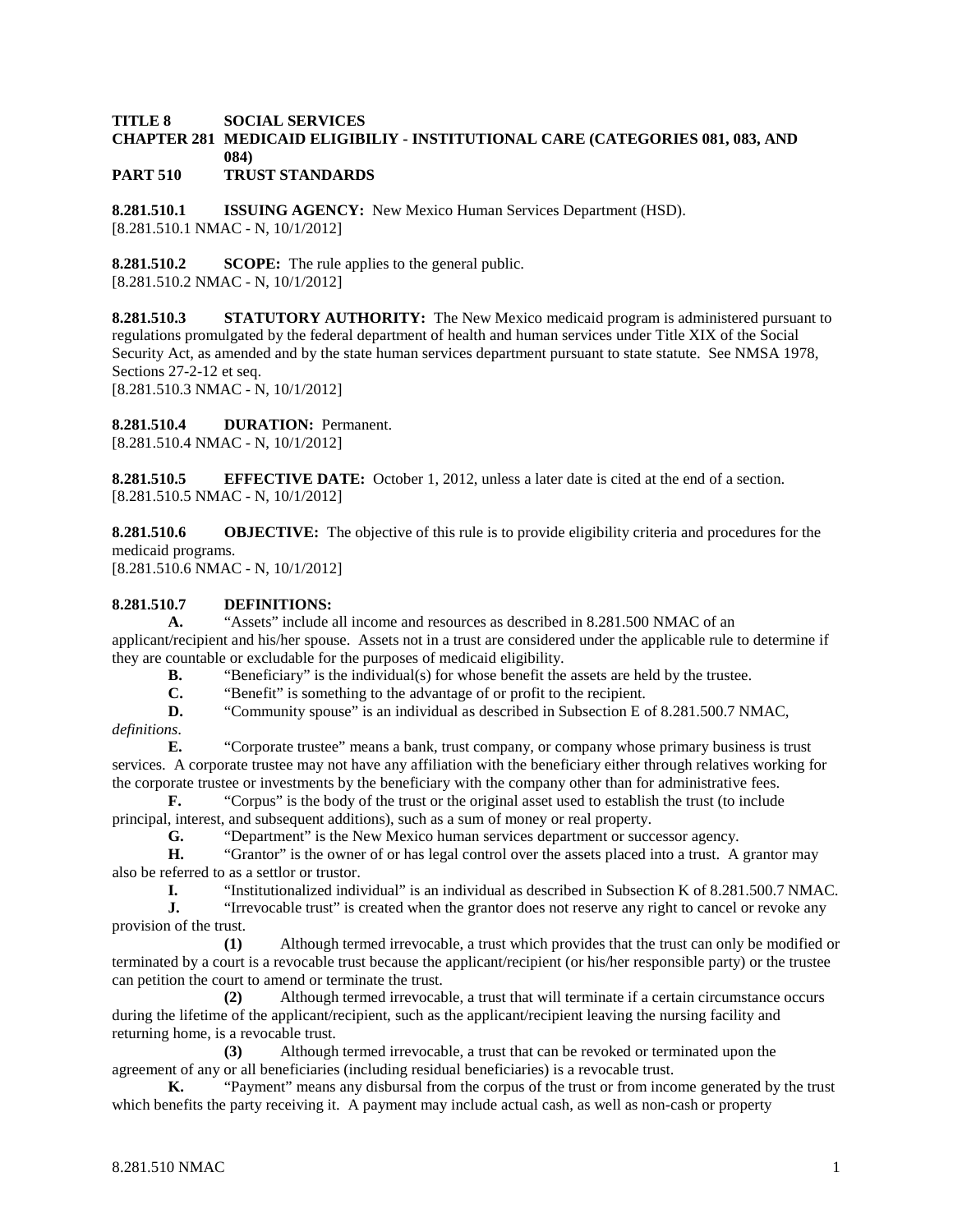disbursements, such as the right to use and occupy real property.

**L.** "Residual beneficiary" is a person or entity that receives the remaining trust principal upon the death of the original trust beneficiary.

**M.** "Revocable trust" is created when the grantor reserves any right to cancel any provision of the trust.

**N.** "Sole benefit of" means that no individual or entity, except the person for whom the trust was established, may benefit from the assets in any way whether at the time the trust is created or at any time in the future except after medicaid is reimbursed.

**O.** "Trust" includes any legal instrument, device or arrangement, that is reduced to writing, signed and executed, which may not be called a trust under state law, or which is similar to a trust. A trust is a legal device in which property (real or personal) or other assets are held by one or more individuals for the benefit of others. A trust is usually created by a transfer of assets from the owner (grantor) to the trustee. Assets are not part of a trust and are considered outside of the trust until the date they are actually transferred into the trust, as demonstrated by verifiable documentation, regardless of the effective date of the trust. The transfer may be made while the grantor is alive or it may be made by will. The transfer of assets into a trust divests the original owner of legal title or restricts access to those assets. Trusts may also include structured settlements meeting the requirements stated above.

**P.** "Trust records" include, but are not limited to verifiable documentation of all transactions paid by or paid into a trust. Minimal documentation of distributions includes date of transaction, amount of payment (or if not paid by cash or other legal tender, type of asset distributed), person or entity receiving distribution, purpose of distribution, if distribution was made to acquire a non-consumable good, the location of that non-consumable good, and person or entity authorizing the distribution. Minimal documentation of additions to the trust includes the date of the transaction and a description of or amount of the asset transferred into the trust. The department shall not pay any costs or fees for obtaining trust records from the applicant/recipient or the trustee.

**Q.** "Trustee" is a person or entity who holds and controls the assets in the trust. The trustee usually has legal title to the assets held in the trust and is considered the owner of the trust assets in most dealings with third parties.

[8.281.510.7 NMAC - N, 10/1/2012]

#### **8.281.510.8 [RESERVED]**

**8.281.510.9 MEDICAID QUALIFYING TRUSTS (MQT):** An MQT is a trust created prior to August 11, 1993. An MQT is a trust, or similar legal device, established (other than by will) by an applicant/recipient or an applicant/recipient's spouse, under which the applicant/recipient may be the beneficiary of all or part of the distributions from the trust and such distributions are determined by one or more trustees who are permitted to exercise any discretion with respect to distributions to the applicant/recipient. A trust established by an applicant/recipient or an applicant/recipient's spouse includes trusts created or approved by a representative of the applicant/recipient (parent, guardian or person holding power of attorney) or the court where the property placed in trust is intended to satisfy or settle a claim made by or on behalf of the applicant/recipient or the applicant/recipient's spouse. This includes trust accounts or similar devices established for a minor child. In addition, a trust established jointly by at least one of the applicant/recipients who can establish an MQT and another party or parties (who do not qualify as one of these applicant/recipients) is an MQT as long as it meets the other MQT criteria. The provisions regarding MQTs apply even though an MQT is irrevocable or is established for purposes other than enabling an applicant/recipient to qualify for medicaid; and, whether or not discretion is actually exercised.

**A. Similar legal device:** MQT rules listed in this subsection also apply to "similar legal devices" or arrangements having all the characteristics of an MQT except that there is no actual trust document. The determination whether a given document or arrangement constitutes a "similar legal device" shall be made by the department.

**B. MQT resource treatment:** For revocable MQTs, the entire principal is an available resource to the applicant/recipient. For irrevocable MQTs, the countable amount of the principal is the maximum amount the trustee can disburse to (or for the benefit of) the applicant/recipient, using his/her full discretionary powers under the terms of the trust. If the trustee has unrestricted access to the principal and has discretionary power to disburse the entire principal to the applicant/recipient (or to use it for the applicant/recipient's benefit), the entire principal is an available resource to the applicant/recipient. Placement of an asset excluded by 8.281.500.13 NMAC, *resource exclusions*, into a trust does not change the nature of the asset. The asset remains excluded, except for the home of an institutionalized individual. If the home of an institutionalized individual is placed in a trust, it becomes a countable resource. The value of the property is included in the value of the principal. If the MQT permits a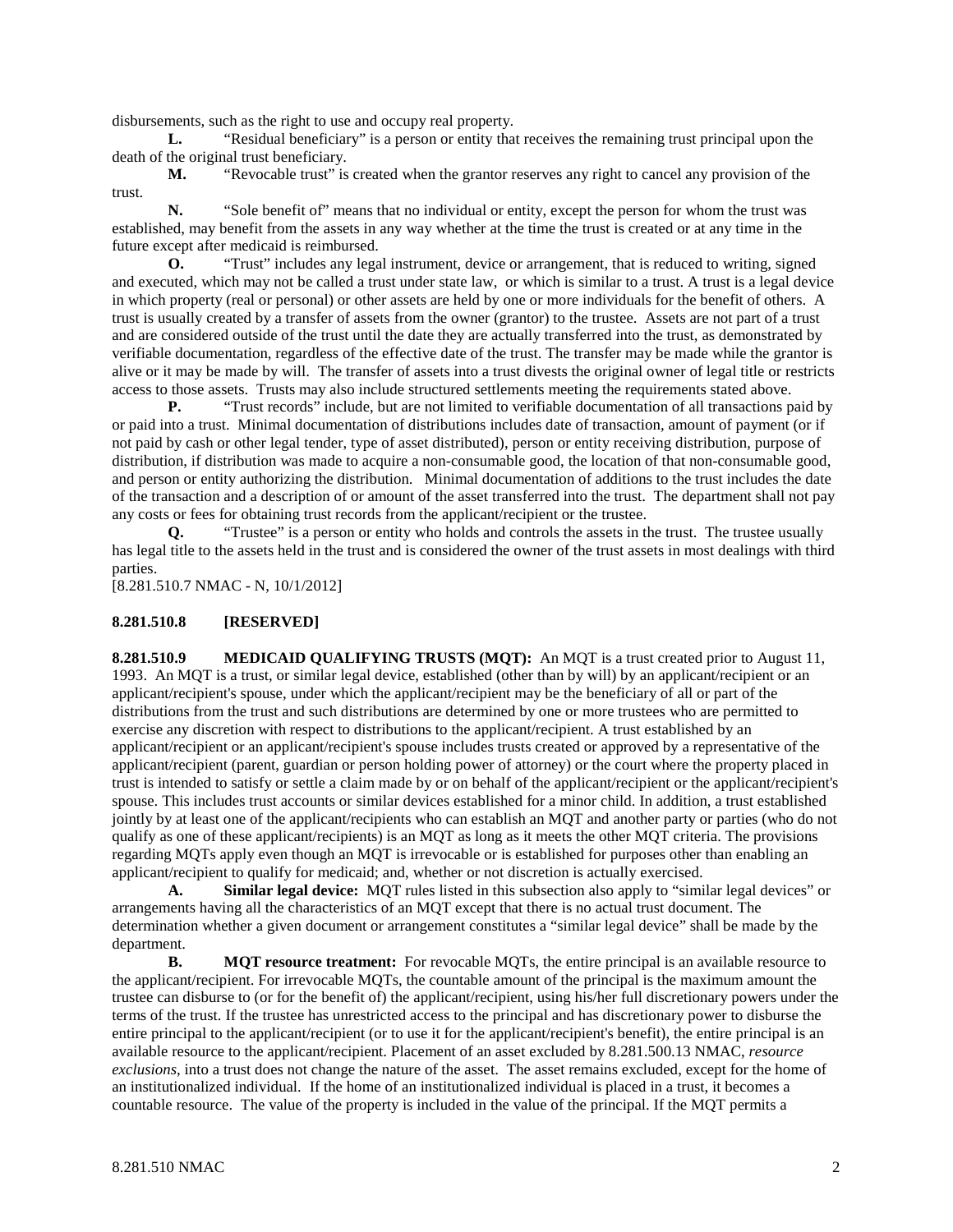specified amount of trust income to be distributed periodically to the applicant/recipient (or to be used for his/her benefit), but those distributions are not made, the applicant/recipient's countable resources increase cumulatively by the undistributed amount.

**C. Income treatment:** Amounts of MQT income distributed to the applicant/recipient or to third parties for the applicant/recipient's benefit are countable income when distributed.

**D. Transfer of resources:** If the MQT is irrevocable, a transfer of resources has occurred to the extent that the applicant/ recipient or grantor's access to the principal is restricted (e.g., if the trust states that the trustee cannot access the principal, but must distribute the income produced by that principal to the applicant/recipient, the principal is not an available resource and has, therefore, been transferred). See 8.281.500.14 NMAC.

**E. Beneficiary of trust lives in an ICF-MR:** If the beneficiary of a trust is an applicant/recipient who is mentally retarded and resides in an intermediate care facility for the mentally retarded (ICF-MR), that applicant/recipient's trust is not considered an MQT if the trust or trust decree was established prior to April 7, 1986, and is solely for the benefit of that applicant/recipient.

**F. Treatment of SSI or social security lump sum payments:** SSI or social security lump sum payments for retroactive periods which are placed in an MQT do not qualify for the 9-month exclusion from countable resources. The trust is evaluated as an MQT for purposes of medicaid eligibility.

**G.** Trust records shall be open at all reasonable times to inspection by the department and copies shall be provided upon the request of an authorized representative of the department. [8.281.510.9 NMAC - Rp, 8.281.510.15 NMAC, 10/1/2012]

**8.281.510.10 TRUSTS ESTABLISHED ON OR AFTER AUGUST 11, 1993:** Trusts established on or after August 11, 1993 are evaluated using the provisions of OBRA 93. The term "medicaid qualifying trust" or MQT is no longer used after that date. Any trust which meets the basic definition of a trust can be counted in determining eligibility for medicaid. No clause or requirement in a trust, no matter how specifically it applies to medicaid or other federal or state programs (i.e. exculpatory clauses) precludes a trust from being considered under 8.281.500 NMAC. Depending on how the trust is structured, the amounts in the trust may count as resources, income, or a transfer of assets. All trusts submitted for review by the department must be in writing, signed, and fully executed. Trusts that are not signed and executed will not be considered as effective trusts until they are signed and executed. Assets are not part of a trust and are considered outside of the trust until the date they are actually transferred into the trust, as demonstrated by verifiable documentation, regardless of the effective date of the trust.

**A.** The standards set forth in this section shall apply to trusts or similar legal devices without regard to:

- (1) the purposes for which the trust is established;<br>(2) whether the trustee(s) has discretion or exercise
- whether the trustee(s) has discretion or exercises such discretion under the trust;
- **(3)** any restrictions on when or whether distributions can be made from the trust; and
- **(4)** or any restrictions on the use of distributions from the trust.

**B. Trust establishment:** An applicant/recipient is considered to have established a trust and that trust is considered to belong to that applicant/recipient if his/her assets were used to form all or part of the corpus of the trust. Applicants/recipients to whom the trust provisions apply shall include any applicant/recipient who establishes a trust and who is an applicant/recipient for medicaid services. An applicant/recipient shall be considered to have established a trust if any of his/her assets, regardless of the amount, were used to form part or all of the corpus of the trust.

**(1)** The trust must have been established, other than by will, by any of the following individuals:

- **(a)** applicant/recipient;
- **(b)** applicant/recipient's spouse;

**(c)** an individual, including a court or administrative body, with legal authority to act in place of, or on behalf of, the applicant/recipient or his/her spouse; or

**(d)** an individual, including a court or administrative body, acting at the direction of, or upon the request of, the applicant/recipient or his/her spouse.

**(2)** When the corpus of a trust includes assets of another person or persons not described in (a) through (d) above, as well as assets of the applicant/recipient, the rules apply only to the portion of the trust attributable to the assets of the applicant/recipient. Thus, in determining countable income and resources in the trust for eligibility and post-eligibility purposes, the ISD caseworker shall prorate any amounts of income and resources, based on the proportion of the applicant/recipient's assets in the trust to those of other persons. (For example: if the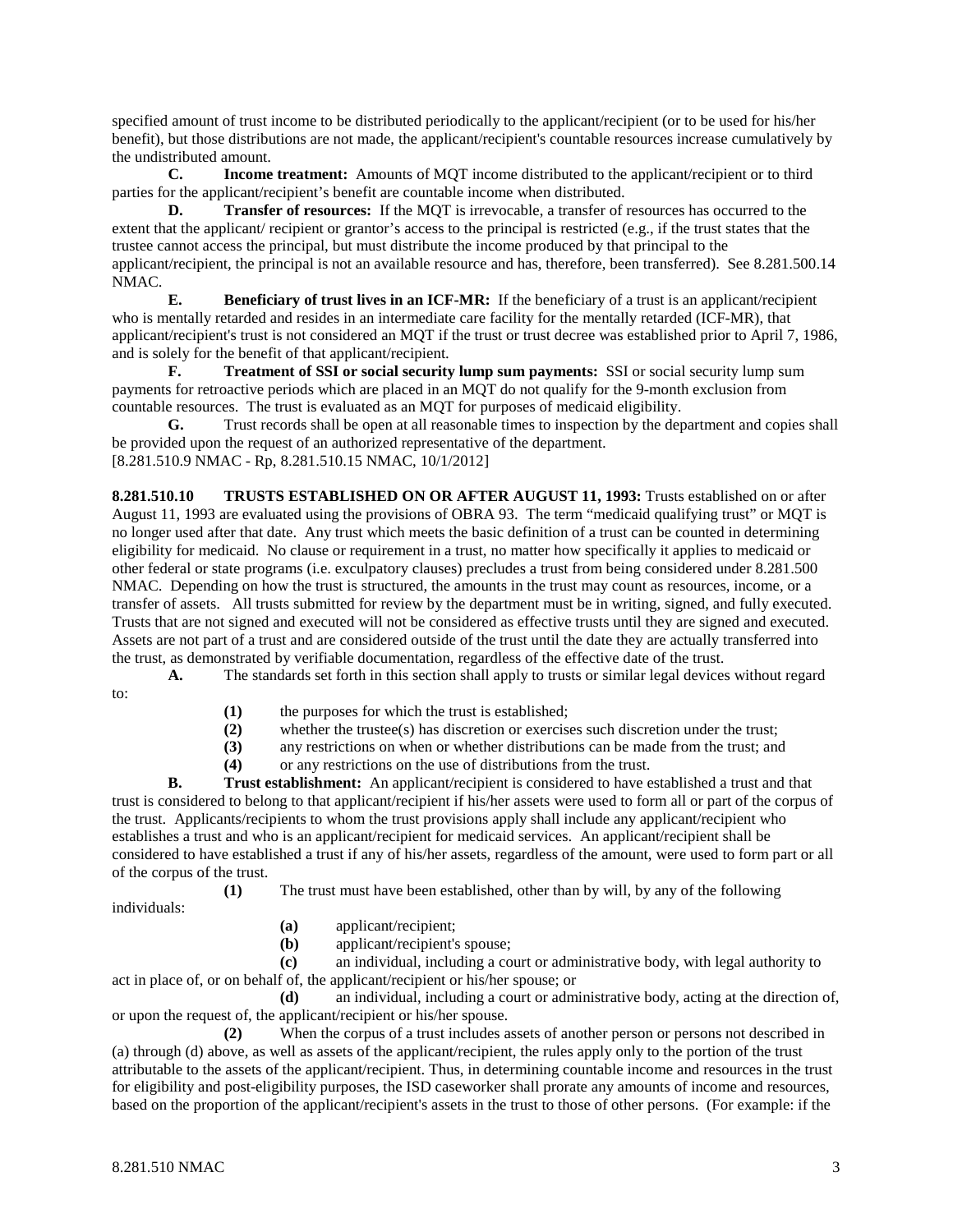applicant/recipient and his two sisters create a trust and each sister contributes a total value of \$50,000 and the applicant contributes \$25,000, the applicant's prorated share is 20 percent of the entire value of the trust.)

**C. Treatment of trusts:** For purposes of determining medicaid eligibility, the treatment of trusts shall be dependent on the characteristics of the trust.

#### **D. Revocable trusts:**

**(1)** the entire corpus of the trust shall be counted as a resource available to the applicant/recipient; and

**(2)** any payments from the trust made to or for the benefit of the applicant/recipient shall be counted as income (unless otherwise excludable, see 8.281.500.20 NMAC, *unearned income*, and 8.281.500.21 NMAC, *deemed income*); and

**(3)** any payments from the trust which are not made to or for the benefit of the applicant/recipient shall be considered as assets transferred for less than fair market value (see Section 8.281.500.14 NMAC, *asset transfers*).

**E. Irrevocable trusts:** In an irrevocable trust from which payment can be made under the terms of the trust to or for the benefit of the applicant/recipient from all or a portion of the trust.

**(1)** The following shall apply to that trust or that portion of the trust:

**(a)** payments from income or from the corpus made to or for the benefit of the applicant/recipient shall be treated as income to the applicant/recipient unless otherwise excludable (see 8.281.500.20 NMAC and 8.281.500.21 NMAC);

**(b)** income on the corpus of the trust which could be paid to or for the benefit of the applicant/recipient shall be counted as a resource available to the applicant/recipient;

**(c)** the portion of the corpus that could be paid to or for the benefit of the applicant/recipient shall be treated as a resource available to the applicant/recipient; and

**(d)** payments from income or from the corpus that are made, but not to or for the benefit of the applicant/recipient, shall be treated as a transfer of assets for less than fair market value (see Section 8.281.500.14 NMAC).

**(2)** In the case of an irrevocable trust from which payments from all or a portion of the trust cannot, under any circumstances, be made to or for the benefit of the applicant/recipient, all of the trust, or any such portion or income thereof, shall be treated as a transfer of assets for less than fair market value (see Section 8.281.500.14 NMAC).

**(a)** In treating these portions as a transfer of assets, the date of transfer shall be considered to be the date the trust was established, or, if later, the date on which the applicant/recipient no longer had a right of payment.

**(b)** For transfer of assets purposes, in determining the value of the portion of the trust which cannot be paid to the applicant/recipient, amounts that have been paid, for whatever purpose, shall not be subtracted from the value of the trust on the date the trust was created or, if later, the date that payment could no longer be made. The value of the transferred amount shall be no less than the value on the date the trust is established or, if later, on the date that payment could no longer be made. If additional funds are added to this portion of the trust, those funds shall be treated as a new transfer of assets for less than fair market value, as of the date the additional funds were added to the trust. (See Section 8.281.500.14 NMAC)

**F.** Payments are considered countable to the applicant/recipient when made from a revocable or irrevocable trust to or on behalf of the applicant/recipient including payments of any sort, including an amount from the corpus or income produced by the corpus, paid to another person or entity such that the applicant/recipient derives some benefit from the payment.

**G.** In determining whether payments can or cannot be made from a trust to or for an applicant/recipient, the department shall take into account any restrictions on payments, such as use restrictions, exculpatory clauses, or limits on trustee discretion that may be included in the trust. Any amount in a trust for which payment can be made, no matter how unlikely the circumstance of payment might be or how distant in the future, shall be considered a payment that can be made under some circumstances. For example, if an irrevocable trust provides that the trustee can disburse only \$1,000 to or for the applicant/recipient out of a \$10,000 trust, only the \$1,000 is treated as a payment that could be made. The remaining \$9,000 is treated as an amount which cannot, under any circumstances, be paid to or for the benefit of the applicant/recipient and may be subject to a transfer penalty. On the other hand, if a trust contains \$25,000 that the trustee can pay to the applicant/recipient only in the event that the applicant/recipient needs, for example, a heart transplant, this full amount is considered as a payment that could be made under some circumstance, even though the likelihood of payment is remote. Similarly, if a payment cannot be made until some point in the distant future, it is still payment that can be made under some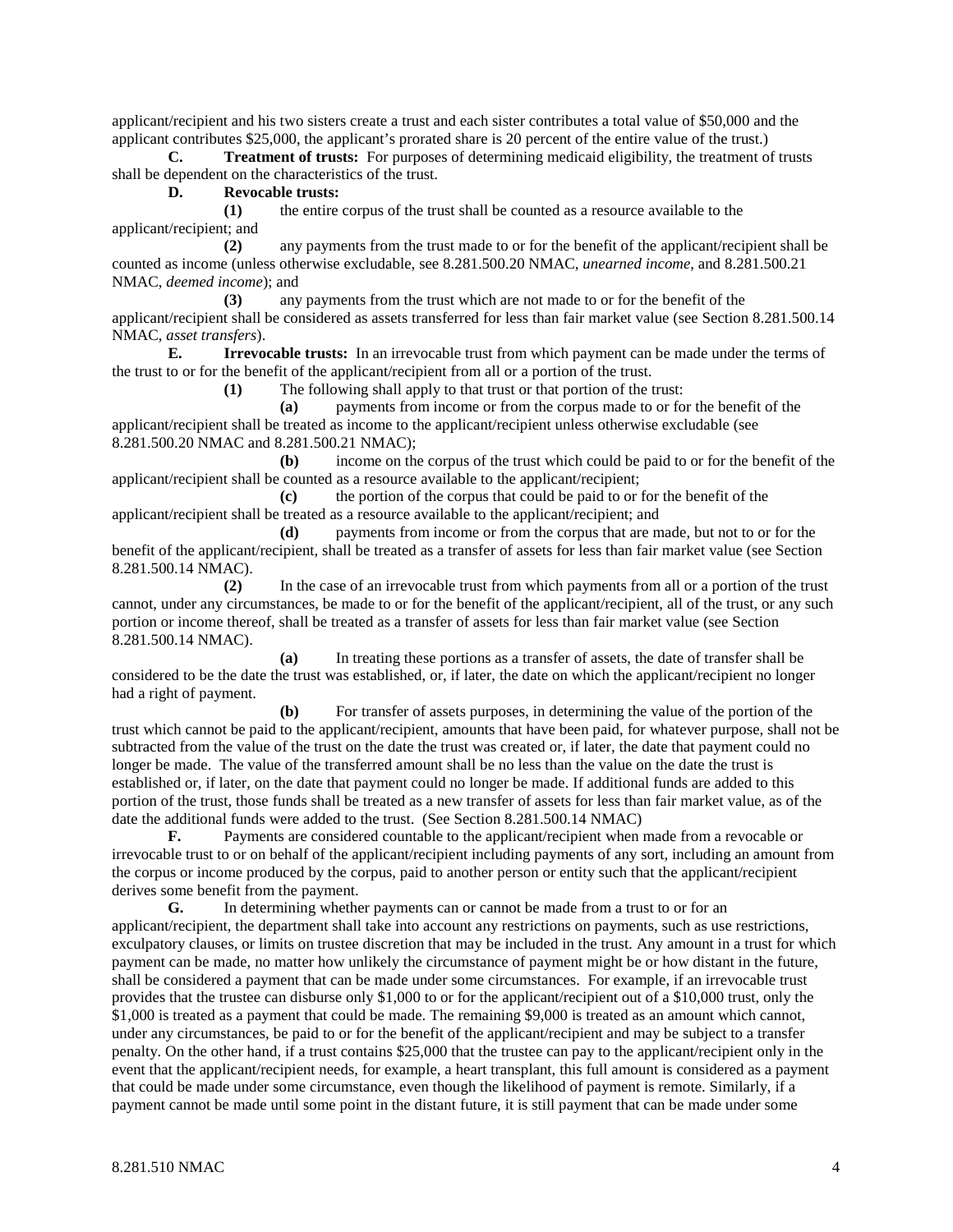circumstances and the funds are counted as a resource.

**H.** Institutionalized individuals with a community spouse: A transfer to a trust (or similar instrument) for the sole benefit of a community spouse shall be treated in accordance with the provisions above. If the trust is established by either spouse (using at least some of the couple's assets) the trust shall be reviewed by the department for availability of resources, in accordance with the provisions above. If the payment from such a trust shall be considered an available resource to either spouse, the trust shall be included as a countable resource in determining medicaid eligibility for the institutionalized spouse.

**I.** Trust records shall be open at all reasonable times to inspection by the department and copies shall be provided upon the request of an authorized representative of the department. The department shall not be charged any fees or costs associated with providing trust records to the department. [8.281.510.10 NMAC - Rp, 8.281.500.15 NMAC, 10/1/2012]

**8.281.510.11 RECOGNIZED MEDICAID TRUSTS:** The trust provisions set forth in 8.281.510.9 NMAC and 8.281.510.10 NMAC shall not apply to the following trusts so long as the trust document meets all the requirements set forth in this section.

**A.** The recognized medicaid trusts described in this section (special needs trusts and non-profit trusts for certain disabled individuals) are subject to the following.

**(1)** Only income and resources distributed directly to the applicant/recipient or to a third party on the applicant/recipient's behalf by the trustee are considered available to the applicant/recipient in determining medicaid eligibility if the applicant/recipient could use the payment for food or shelter for him/herself.

**(2)** The trusts are reversionary trusts meaning the trust must provide that, upon the death of the applicant/recipient, any funds remaining in the trust revert to the state medicaid agency, up to the amount paid in medicaid benefits on the applicant/recipient's behalf. If the applicant/recipient has resided in more than one state, the trust must provide that the funds remaining in the trust are distributed to each state in which the applicant/recipient received medicaid, based on the state's proportionate share of the total amount of medicaid benefits paid by all of the states on the applicant/recipient's behalf.

**(3)** All trusts submitted for review to the department must be in writing, signed, and fully executed. Trusts that are not signed and executed will not be considered as effective trusts until they are signed and executed. Trusts must also be funded as demonstrated by verifiable documentation prior to review by the department.

**(4)** Assets are not part of a trust and are considered outside of the trust until the date they are actually transferred into the trust, as demonstrated by verifiable documentation, regardless of the effective date of the trust. Assets outside of a trust will be evaluated according to the applicable regulations regarding the counting of resources.

**(5)** Since the department is a reversionary beneficiary for all of the trusts described in the rest of this section, any legal action concerning one of these trusts must name the department as an interested party and the department must be notified by service of process in accordance with the New Mexico Rules of Civil Procedure.

**(6)** The applicant/recipient may not be the trustee and may not have any ability, access, or authority to manage or control the trust account.

**(7)** Each trust document must identify the person or organization that drafted the trust document.

**(8)** If the department approves or previously approved a recognized medicaid trust, the trust and administration of the trust are subject to review by the department, at least annually, and more frequently upon the request of the department, to determine if the trust remains a valid trust for the purposes of meeting the requirements of a recognized medicaid trust.

**(9)** If the department determines that a trust is invalid under Paragraph (8) above, the department will evaluate the applicant/recipient's medicaid eligibility, applying the provisions of 8.281.500 NMAC to the corpus of any existing trust. If the corpus of the trust is not disclosed, or cannot be identified by the department due to a lack of documentation, the department will presume that the corpus of the trust is a countable resource in excess and will be counted toward the allowable resource limit in 8.281.500.11 NMAC, *applicable resource standards*.

> **(10)** The trustee and any alternate trustees shall be specifically identified by name and address. **(11)** The department shall not be charged any fees or costs for obtaining trust records or

documents.

**(12)** The trust may not under any circumstances provide a loan to the beneficiary or any other individual or entity.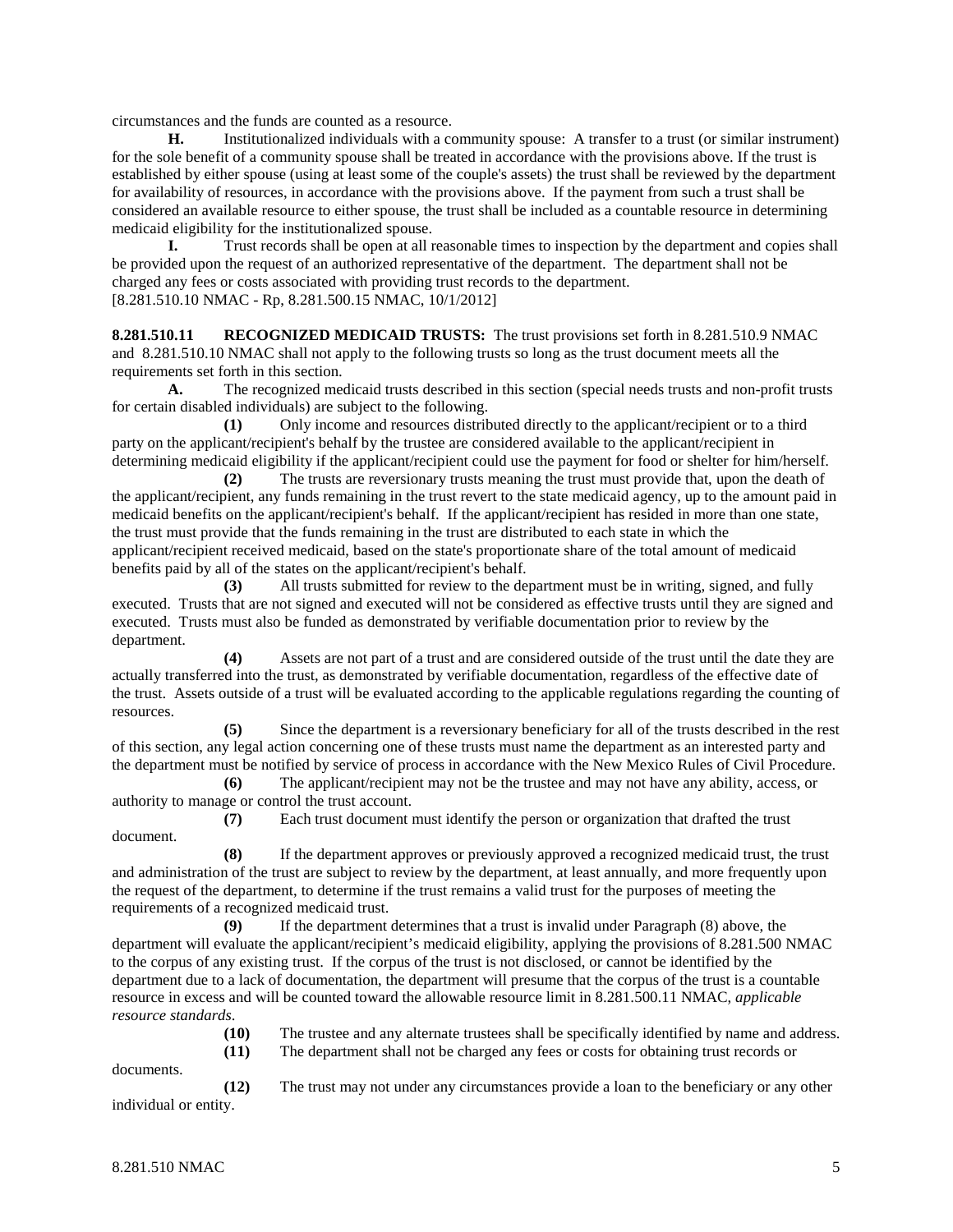**(13)** The trust must be in compliance with all applicable criteria as set forth in 8.281.510.11

**(14)** All trusts under Subsection B below must terminate upon the death of the beneficiary and provision made to immediately disburse the remaining corpus in accordance with the terms of the trust.

**B. Special needs trusts:** A special needs trust is a trust containing the assets of a disabled applicant/recipient established and funded prior to the time the disabled applicant/recipient reaches the age of 65 and which is established for the sole benefit of the disabled applicant/recipient by a parent, grandparent, legal guardian of the disabled applicant/recipient, or a court. A trust established on or after December 13, 2016, by an individual (i.e. the trust beneficiary) with a disability under age 65 for his or her own benefit can qualify as a special needs trust, conferring the same benefits as a special needs trust set up by a parent, grandparent, legal guardian, or court. To qualify as a special needs trust, the trust shall contain the following provisions.

**(1)** The trust shall be identified as an OBRA '93 trust established pursuant to 42 U.S.C. Section 1396p(d)(4)(A).

**(2)** The trust shall not contain any provisions to automatically alter the form of the trust from an individual trust to a "pooled trust" under 42 U.S.C. Section 1396p(d)(4)(C). The special needs trust should be properly dissolved and a pooled trust should be created in accordance with federal and state laws.

**(3)** The trust shall specifically state that the trust is for the sole benefit of the trust beneficiary. Only trusts which are intended for the sole benefit of the disabled applicant/recipient are special needs trusts. Any trust which provides benefits to other persons is not for the sole benefit of the trust beneficiary and shall not be considered a special needs trust. The trust may provide for reasonable compensation to a trustee and shall provide for the reimbursement to the department on the death of the trust beneficiary.

**(4)** The trust shall specifically state that its purpose is to permit the use of trust assets to supplement, and not to supplant, impair or diminish, any benefits or assistance of any federal, state or other governmental entity for which the beneficiary may otherwise be eligible or for which the beneficiary may be receiving.

**(5)** Parents shall not be relieved of their duty to support a minor child. A minor's funds in a trust shall not be expended on routine support that should be provided by the parents.

**(6)** The trust shall specifically state the age of the trust beneficiary, whether the trust beneficiary is disabled within the definition of 42 U.S.C. Section 1382c(a)(3), and whether the trust beneficiary is competent at the time the trust is established.

**(7)** If the trust beneficiary is a minor, the trustee shall execute a bond to protect the child's funds or shall get a court's written order exempting him/her from the bond requirement.

**(8)** If there is some question about the trust beneficiary's disability, independent proof may be required.

**(9)** If the trust beneficiary is a minor, the trust shall state whether the trust beneficiary is expected to be competent at his or her majority.

**(10)** The trust shall specifically identify, in an attached schedule, the source of the initial trust property and all assets of the trust. If the trust is being established with funds from the proceeds of a settlement or judgment subsequent to the bringing of a legal cause of action, medicaid's claim for its expenditures that are related to the cause of action shall be repaid immediately upon the receipt of such proceeds and prior to the establishment of the trust.

**(11)** Subsequent additions made to the trust corpus shall be reported to the ISD caseworker upon application and recertification. Subsequent additions to the trust (other than interest on the corpus) after the applicant/recipient reaches age 65 may be subject to transfer of asset provisions (unless an exception to transfer of asset provisions applies).

**(12)** If subsequent additions are to be made to the trust corpus with funds not belonging to the trust beneficiary, it shall be understood that those funds are a gift to the trust beneficiary and cannot be reclaimed by the donor.

**(13)** If the trust makes provisions which are intended to limit invasion by creditors or to insulate the trust from liens or encumbrances, the trust shall state that such provisions are not intended to limit the state's right to reimbursement or to recoup incorrectly paid benefits.

**(14)** The special needs trust shall identify the grantor by name, indicate his/her relationship to the primary beneficiary, and state that it is established by a parent, grandparent, or legal guardian of the trust beneficiary, or by a court. A court can be named as the grantor, if the trust is established pursuant to a settlement of a case before it, or if the court is otherwise involved in the creation of the trust.<br>(15) The trust may pay administration fees and legal bills

**(15)** The trust may pay administration fees and legal bills incurred by the beneficiary related

NMAC.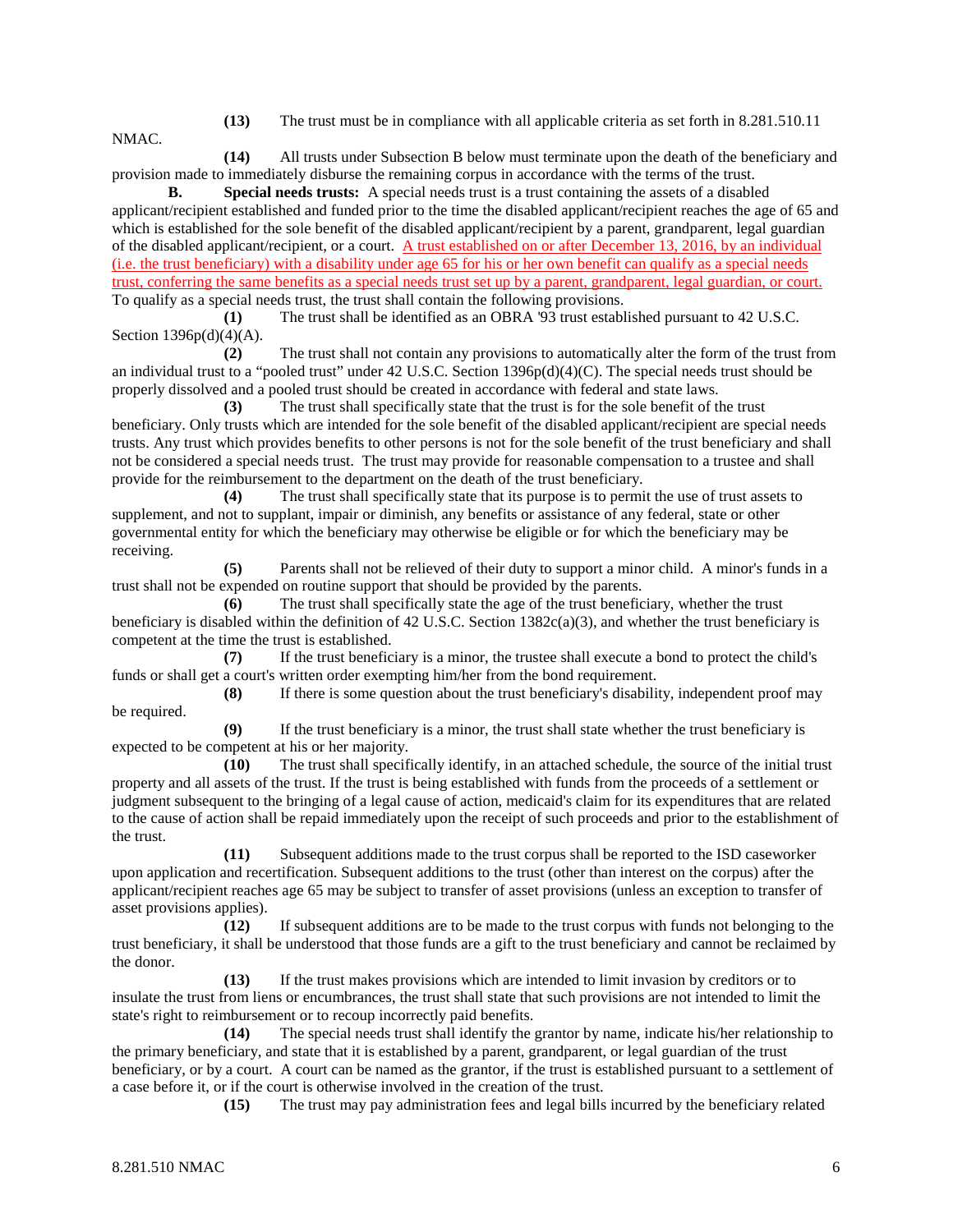to the trust administration.

**(16)** The trust shall specifically state that it is irrevocable. Neither the grantor, nor the beneficiary, or any remainder beneficiaries shall have any right or power, whether alone or in conjunction with others, in whatever capacity, to revoke or terminate the trust or to designate the persons who shall possess or enjoy the trust estate during his/her lifetime. However, the trustee may seek an amendment for the limited purpose of ensuring that the trust complies with any changes to the laws governing the trust, per the agreement of all interested parties, to include the department. All such amendments shall be reviewed, consented to, and approved in writing by the department or its successor agency prior to finalizing the amendments. Any amendments not agreed to in writing by the department are void. Trust records shall be open at all reasonable times to inspection by the department and copies shall be provided, at no cost to the department, upon the request of an authorized representative of the department.

**(17)** The trustee shall be specifically identified by name and address. The trust shall state that the original trust beneficiary cannot be the trustee. The trust shall make provisions for naming a successor trustee in the event that any trustee is unable or unwilling to serve. The department as well as the trust beneficiary or guardian (if applicable), shall be given prior notice if there is a change in the trustee.

**(18)** The trust shall specifically state that the trustee shall fully comply with all state laws and regulations, including prudent administration per, NMSA 1978, Section 46A-8-804 (2003). The trust shall provide that the trustee cannot take any actions not authorized by, or without regard to, state laws and regulations.

**(19)** The trust shall specifically state that the trustee shall be compensated only as provided by law. The costs of administration must comply with NMSA 1978, Section 46A-8-805(2003). If the trust identifies a guardian, the trust shall specifically identify him or her by name. A guardian shall be compensated only as provided by law. The parent of a minor child shall not be compensated from the trust as the child's guardian.

**(20)** The trust shall specifically name the department as a remainder beneficiary with priority over any other beneficiaries except the primary beneficiary for whom the trust was created. The trust shall specifically state that, upon the death of the primary beneficiary, the department will be immediately notified by the trustee in writing, and shall be paid all amounts remaining in the trust up to the total value of all medical assistance paid on behalf of the primary beneficiary. The trustee shall comply fully with this obligation to first repay the department, without requiring the department to take any action except to establish the amount to be repaid. Repayment shall be made by the trustee to the department or to any successor agency within 30 days after receiving written notification by the department of the amounts expended on behalf of the primary beneficiary.

**(a)** Allowable administrative expenses: The following types of administrative expenses may be paid from the trust prior to reimbursement to the department for medical assistance paid: taxes due from the trust to the state or federal government because of the death of the beneficiary, and reasonable fees for administration of the trust estate such as an accounting of the trust to a court, completion and filing of documents, or other required actions associated with termination and wrapping up of the trust. Payment of such expenses must be fully documented and copies of the documentation provided to the department within seven calendar days of making such payments.

**(b)** Prohibited expenses and payments: Examples of some types of expenses that are not permitted prior to reimbursement to the department for medical assistance, include but are not limited to: taxes due from the estate of the beneficiary other than those arising from inclusion of the trust in the estate, inheritance taxes due for residual beneficiaries, payment of debts owed to third parties other than the department, funeral expenses, and payments to residual beneficiaries.

**(21)** If there is a provision for repayment of other assistance programs, the trust shall specifically state that the medicaid program shall be repaid prior to making repayment to any other assistance programs.

**(22)** The trust shall specifically state that if the beneficiary has received medicaid benefits in more than one state, each state that provided medicaid benefits shall be repaid. If there is an insufficient amount left to cover all benefits paid, then each state shall be paid its proportionate share of the amount left in the trust, based upon the amount of support provided by each state to the beneficiary.

**(23)** No provisions in the trust shall permit the trustee or the estate's representative to first repay other persons or creditors at the death of the beneficiary. Only what remains in the trust after the repayments specified in Paragraphs (20) through (22) above have been made shall be considered available for other expenses or beneficiaries of the estate.

**(24)** The trust shall specify that an accounting of all additions and expenditures made by or into the trust shall be submitted to the department on an annual basis, or more frequently upon the request of the department. The department shall not be charged any fees or costs for obtaining these records.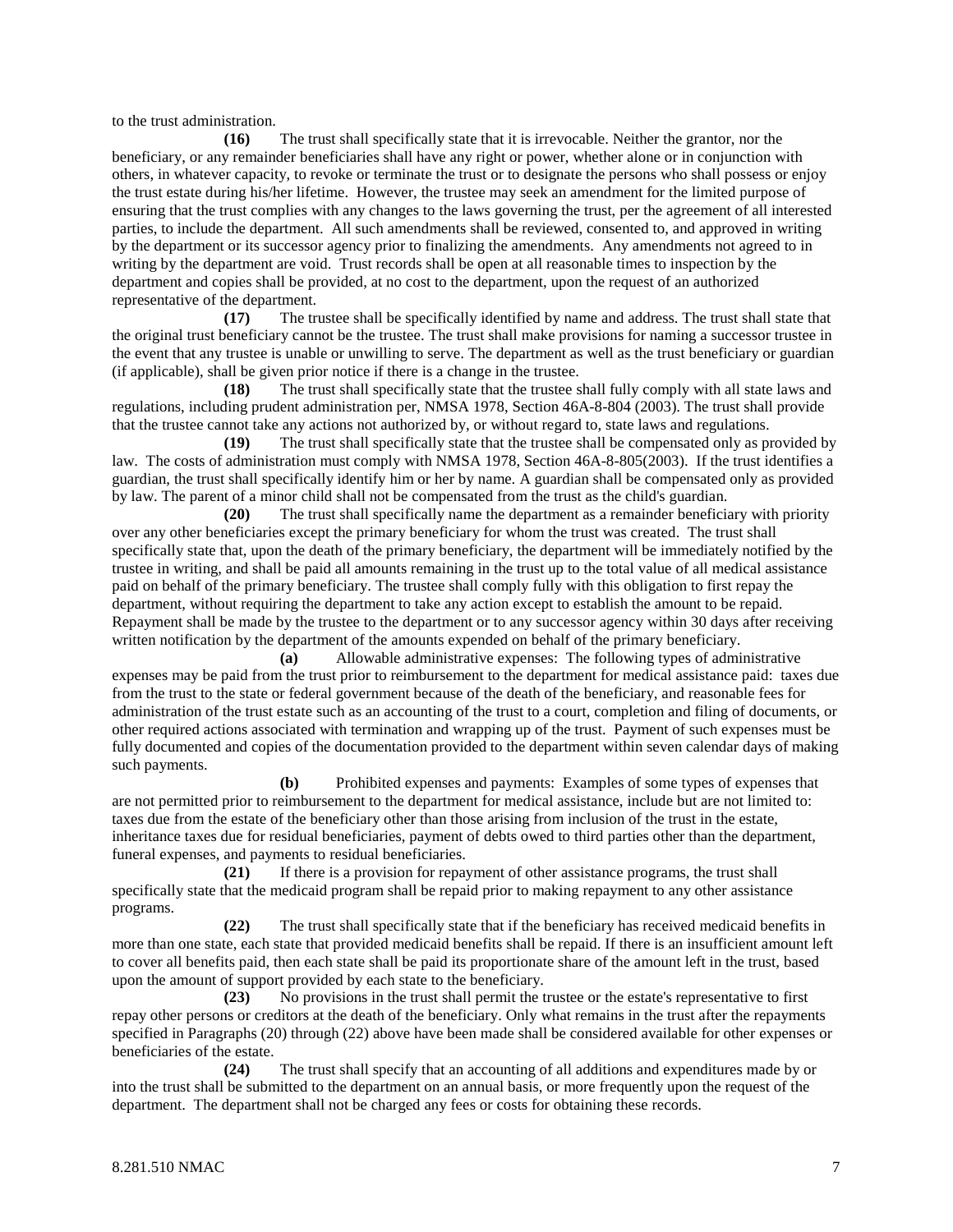**(25)** The trust shall not create other trusts within it.

**(26)** If the trust is funded, in whole or in part, with an annuity or other periodic payment arrangement, the department must be named in the controlling documents as the primary remainder beneficiary up to the total amount of medical assistance paid on behalf of the individual.

**(27)** Distributions from the trust made to or for the benefit of a third party that are not for the sole primary benefit of the disabled individual are treated as a transfer of assets for less than fair market value and may create a period of ineligibility for certain medicaid services.

**C. Income diversion trusts:** An applicant/recipient whose income exceeds the income standard may be eligible to receive medicaid through the creation and funding of an income diversion trust. The trust terminates upon the death of the beneficiary. An income diversion trust must meet all of the following requirements.

**(1)** The trust is composed only of pension, social security, and other income to the applicant/recipient, including accumulated income in the trust.

**(2)** Only income distributed directly to the applicant/recipient or to a third party on the applicant/recipient's behalf by the trustee are considered available to the applicant/recipient in determining medicaid eligibility if the applicant/recipient could use the payment for food or shelter for him/herself.

**(3)** An income diversion trust is a reversionary trust meaning the trust must provide that, upon the death of the applicant/recipient, any funds remaining in the trust revert to the state medicaid agency, up to the amount paid in medicaid benefits on the applicant/recipient's behalf.

**(4)** If the applicant/recipient has resided in more than one state, the trust must provide that the funds remaining in the trust are distributed to each state in which the applicant/recipient received medicaid, based on the state's proportionate share of the total amount of medicaid benefits paid by all the states on the applicant/recipient's behalf.

**(5)** The trustee may, upon the death of the beneficiary, pay the expenses of the beneficiary's burial or cremation up to the amount then authorized for burial expenses under federal and state medicaid law and regulations, to the extent other resources are not so designated.

**(6)** The trusts described in this section are also known in New Mexico as Maxwell v. Heim income diversion trusts; those trusts executed on or after August 11, 1993 no longer have to be court ordered or approved.

**D. Non-profit trusts for certain disabled individuals:** Trusts containing the assets of applicants/recipients who meet the social security administration's definition of disability.

**(1)** The trust must meet all the following criteria to be considered a non-profit trust for certain disabled individuals:

**(a)** the trust is established and managed by a non-profit association;

**(b)** a separate account is maintained for each beneficiary of the trust but, for purposes of investment and management of funds, the trust pools these accounts;

**(c)** accounts in the trust are established solely for the benefit of applicants/recipients who meet the social security administration's definition of disability and are established by the parent, grandparent, or legal guardian of such applicants/recipients, by such applicants/recipients themselves, or by a court;

**(d)** to the extent that any amounts remaining in the applicant/recipient's trust account upon his/her death are not retained by the trust, the trust pays to the department an amount equal to the total amount of medicaid benefits paid on behalf of the applicant/recipient;

**(i)** allowable administrative expenses: the following types of administrative expenses may be paid from the trust prior to reimbursement to the department for medical assistance paid: taxes due from the trust to the state or federal government because of the death of the beneficiary, and reasonable fees for administration of the trust estate such as an accounting of the trust to a court, completion and filing of documents, or other required actions associated with termination and wrapping up of the trust; payment of such expenses must be fully documented and copies of the documentation provided to the department within seven calendar days of making such payments;

**(ii)** prohibited expenses and payments: examples of some types of expenses that are not permitted prior to reimbursement to the department for medical assistance, include but are not limited to: taxes due from the estate of the beneficiary other than those arising from inclusion of the trust in the estate, inheritance taxes due for residual beneficiaries, payment of debts owed to third parties, funeral expenses, and payments to residual beneficiaries; and

**(iii)** any income or resources added to the trust after the applicant/recipient reaches 65 years of age may subject him or her to a transfer of assets penalty.

**(2)** A trustee of a non-profit trust, in order to fulfill his or her fiduciary obligations with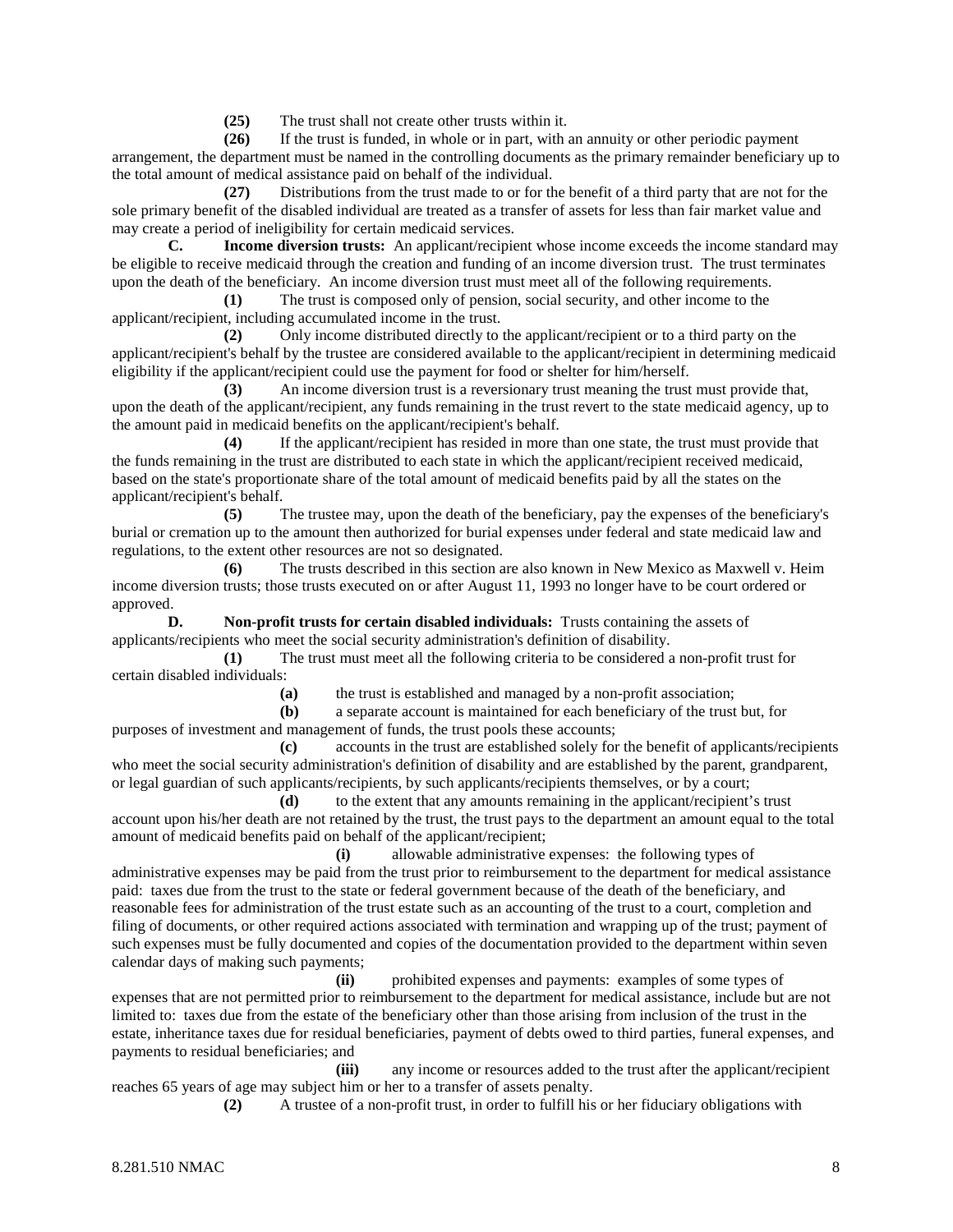respect to the state's remainder interest in the trust, must:

**(a)** notify the department, in writing, of the creation or funding of the trust for the benefit of an applicant/recipient; and

**(b)** notify the department, in writing, of the death of the beneficiary of the trust; and

**(c)** notify the department, in writing, in advance of any transactions involving transfers from the trust principal for less than fair market value.

**(3)** Trust records shall be open at all reasonable times to inspection by the department and copies shall be provided, at no cost to the department, upon the request of an authorized representative of the department.

[8.281.510.11 NMAC - Rp, 8.281.500.15 NMAC, 10/1/2012; A, xx/xx/xxxx]

## **8.281.510.12 OTHER TRUSTS:**

**A. Limited partnerships**: A limited partnership is a "similar legal device" to a trust. Trust provisions of the Omnibus Budget Reconciliation Act of 1993 (OBRA 93) direct that the term "trust" includes any legal device similar to a trust. Therefore, OBRA 93 trust provisions of this section apply to limited partnerships. The general partners act as trustee, and the limited partners are the equivalent of beneficiaries of an irrevocable trust. To the extent that the general partners can make each limited partner's ownership interest available to him, that interest is a countable resource and not a transfer of assets. However, a transfer of assets has occurred to the extent that:

**(1)** the value of the share of ownership purchased by the limited partner is less than the amount he invested;

**(2)** the general partners cannot make the limited partner's share available to him;

**(3)** if transfer-of-assets provisions apply, the look-back period is 60 months.

**B. Trusts created by will:** Trusts that are created by will, but are not in effect (i.e., the testator is not deceased) are not considered as countable resources. Once a trust created by will is in effect and funded (i.e., the testator is deceased), the trust will be reviewed according to Subsection C, below.

## **C. Third party trusts:**

**(1)** Third party trusts are trusts which are established with assets contributed by individuals other than the applicant/recipient or the applicant/recipient's spouse for the benefit of an applicant/recipient.

**(2)** The terms of the trust will determine whether the trust fund is countable as a resource or income for medicaid eligibility.

**(a)** Trusts which limit distributions to non-support or supplemental needs will not be considered as a countable resource in their entirety.

**(b)** If the applicant/recipient has the right to demand a distribution, the amount that may be demanded is countable, whether or not it is actually distributed.

**(c)** If the trustee may exercise discretion in distributing income or resources to the applicant/recipient or on behalf of the applicant/recipient, only the actual distributions of income or resources are countable in determining eligibility.

**(d)** If the applicant/recipient as the beneficiary of the trust may revoke or direct distributions from the trust, the trust is considered a countable resource.

**(3)** Trust records shall be open at all reasonable times to inspection by the department and copies shall be provided, at no cost to the department, upon the request of an authorized representative of the department.

[8.281.510.12 NMAC - Rp, 8.281.500.15 NMAC, 10/1/2012]

**8.281.510.13 UNDUE HARDSHIP:** An applicant/recipients who has excess resources and is unable to access resources from an existing trust will not be found ineligible for medicaid where the department determines, on a case by case basis, that denial of eligibility on the basis of excess resources would work an undue hardship.

**A.** The applicant/recipient must demonstrate that the application of the trust regulation would deprive the applicant/recipient or his/her spouse of:

**(1)** medical care such that the applicant/recipient's health or life would be endangered; or

**(2)** food, clothing, shelter or other necessities of life.

**B.** The applicant/recipient must submit any documentation to support the claim that application of the trust regulation would constitute an undue hardship within 30 days of the date of the notice regarding eligibility for medicaid.

**C.** Undue hardship does not exist when the application of the trust regulation causes an applicant/recipient or his/her family members inconvenience or restricts their lifestyle.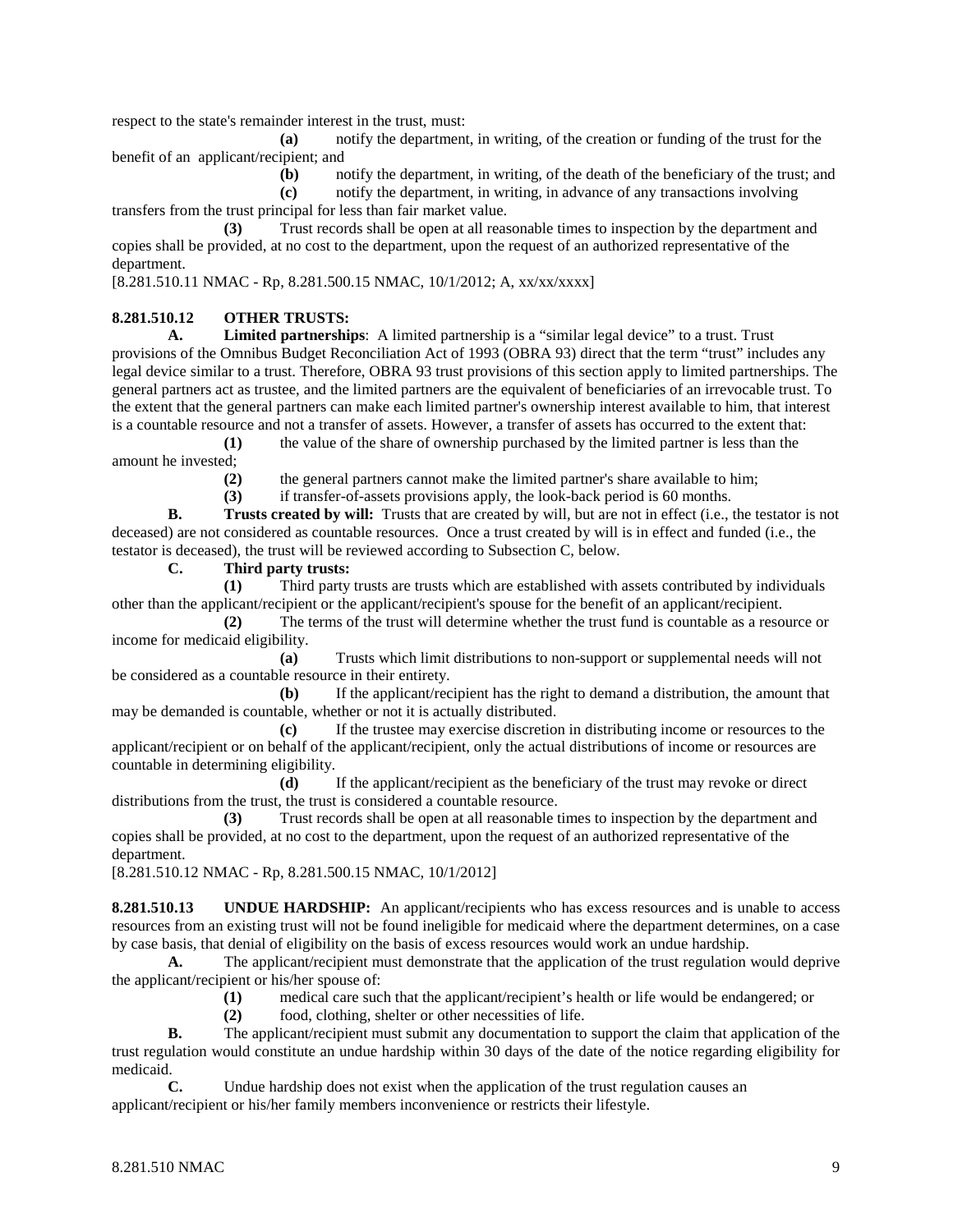**D.** The county director of the ISD office will make a decision regarding an application for waiver of the trust regulation within 30 days of receipt of the application. The decision to grant a waiver shall be reviewed at every re-certification to determine if the circumstances justifying a waiver are still applicable.<br> **E.** Notice of the decision shall be mailed to the applicant/recipient or his/her real

**E.** Notice of the decision shall be mailed to the applicant/recipient or his/her representative.<br> **F.** The applicant/recipient or his/her representative must notify the ISD caseworker of any c

**F.** The applicant/recipient or his/her representative must notify the ISD caseworker of any change in circumstances which affects the application of the undue hardship waiver exception within ten days of the change in circumstances. The department will review the change of circumstances and determine the next appropriate action, which may include withdrawal of the waiver.

[8.281.510.13 NMAC - Rp, 8.281.500.15 NMAC, 10/1/2012]

**8.281.510.14 USE OF TRUST V. TRANSFER RULES FOR ASSETS PLACED IN TRUST:** When a nonexcluded asset is placed in a trust, a transfer of assets for less than fair market value generally takes place. An applicant/recipient (or someone acting on behalf of the applicant/recipient) placing an asset in a trust generally gives up ownership of the asset to the trust. If the applicant/recipient does not receive fair compensation in return, a penalty is imposed under the transfer of assets provisions. However, the trust provisions contain specific requirements for treatment of assets placed in trusts. These requirements indicate when assets are considered countable as income or resources, and as a transfer of assets depending on the specific circumstances of the particular trust. Application of the trust regulations, along with the imposition of a penalty for the transfer of the assets into the trust, could result in the applicant/recipient being penalized twice for actions involving the same asset. If an asset is subject to the trust regulations and a transfer of asset penalty, the requirements of the trust regulations take precedence over a transfer of assets penalty for the same asset. [8.281.510.14 NMAC - N, 10/1/2012]

**8.281.510.15 EXCLUDED ASSETS PLACED IN A TRUST:** Placement of excluded assets in a trust, with the exception of a home, shall not result in a penalty of ineligibility because the transferred asset is not an asset for transfer purposes. However, a home, whether excluded or not, when transferred into a trust shall be considered a

resource unless:

**A.** the trust is for the sole benefit for the applicant/recipient's spouse; or

**B.** was transferred to a trust that is in compliance with Subsections B or D of 8.281.510.11 NMAC that is established for the sole benefit of the applicant/recipient's disabled child, or

**C.** was transferred to a trust that is in compliance with Subsection B or D of 8.281.510.11 NMAC that is established solely for the benefit of an individual who is under 65 years of age and who is disabled. [8.281.510.15 NMAC - N, 10/1/2012]

**8.281.510.16 DOCUMENTATION OF TRUSTS AND TRUST RECORDS:** Applicants/recipients shall disclose the existence of any trust to which they have contributed income, resources, or are a beneficiary. Upon learning of the existence of a trust, the ISD caseworker must obtain a copy of the trust document, including all attachments, and forward it to the MAD eligibility unit so that it may be reviewed by MAD for a determination on how the trust may affect medicaid eligibility. Trust records shall be open at all reasonable times to inspection by the department and copies shall be provided upon the request of an authorized representative of the department. The department shall not be charged any fees or costs associated with providing trust records to the department. Any records relating to a trust that are sealed by a court order or settlement agreement shall be produced to the department by the applicant/recipient or trustee upon request. Failure to provide such records will result in the presumption that the applicant/recipient's trust is a countable resource that exceeds the resource limitation at 8.281.500 NMAC.

[8.281.510.16 NMAC - N, 10/1/2012]

**8.281.510.17 COMMENCEMENT OF PROCEEDINGS:** The department may commence a proceeding against the trustee of a trust, if the department considers any acts, omissions, or failures of the trustee to be inconsistent with the terms of the trust, contrary to applicable laws or regulations, or contrary to the fiduciary obligations of the trustee.

[8.281.510.17 NMAC - N, 10/1/2012]

**8.281.510.18 NON-COMPLIANCE WITH TERMS OF TRUST:** If the department suspects or determines that the trustee is not complying with the terms of a trust that has been approved by the department, the department will send a letter to the recipient of services or his or her representative requesting more information or describing